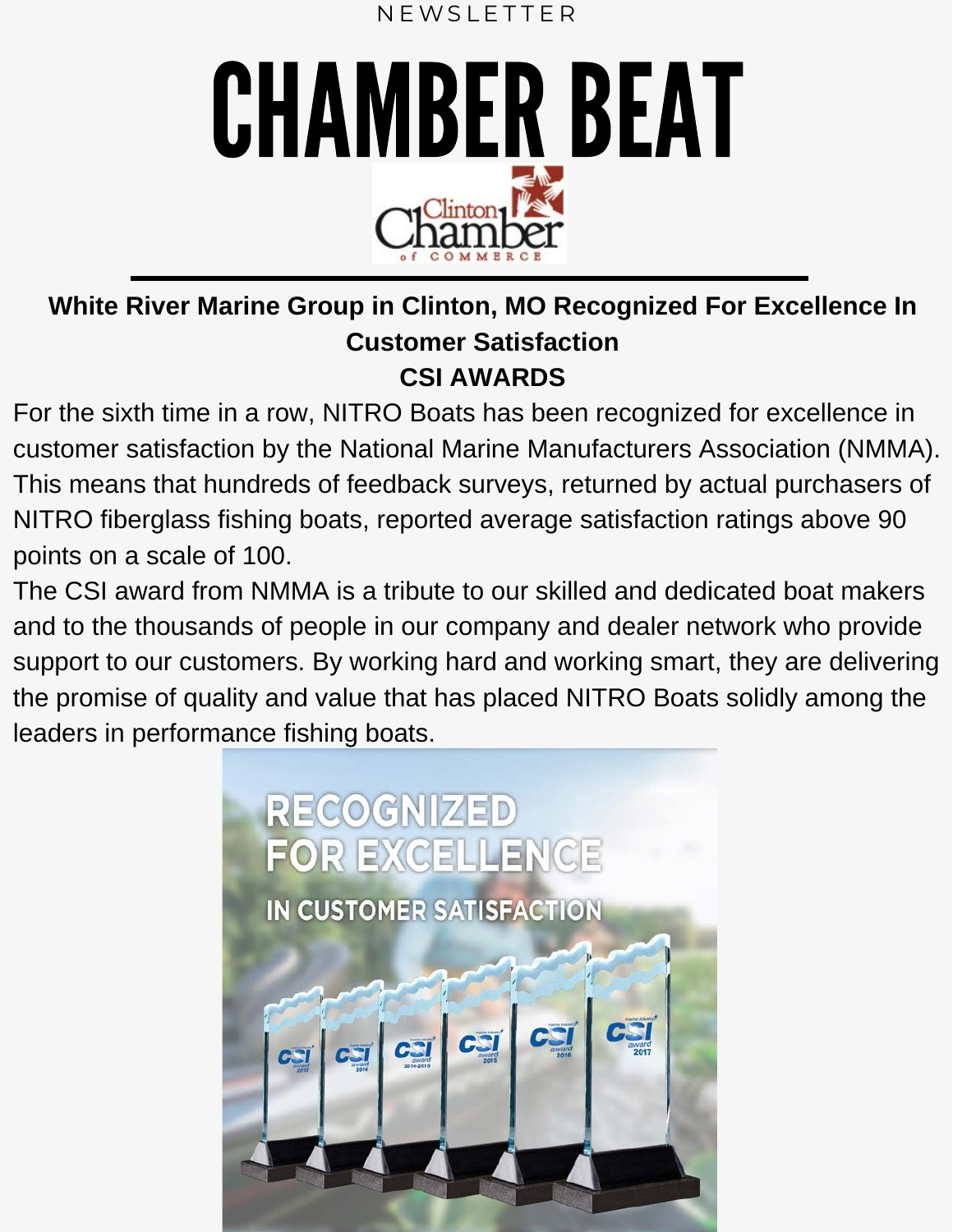# Anniversary

The Clinton Chamber Ambassadors helped Debbie Smith at Travel Connections celebrate 25 years of doing business.

She is now located at 540 North 5th Street.

Give her a call at 660-885-2224 or email travelconn@embarqmail.com.



### Greater Clinton Area Chamber of Commerce Hosts Job Fair

As we told you in late Jan., the Clinton Chamber of Commerce had been receiving quite a few calls from folks wanting to know if we know of any job openings in the area.

That's why the Chamber has worked to become a "clearinghouse' so to speak for job openings available.

Since then, many of our Chamber members have provided us with their job openings and we have posted those on the Chamber of Commerce Facebook page.

Without a job center here in town, it can be difficult to easily find what job openings there are in and around Clinton. At first, we were going to host these job fairs in Feb., April, June, Aug., Oct. and Dec. However, many of the businesses that participated have reached out to us wanting to know if we could do these job fairs more often. So, since the need is there, we are here to help out. The Chamber will now offer drive-thru job fairs on the last Friday of each month from 8am until 4pm. The dates in Nov. and Dec. will be changed. The next job fair will be April 30th.

TO THE BUSINESSES: Here's what we need our Chamber members to do: Send us your job openings. We can put those on our Facebook page and I can include them in my weekly report to the public (Facebook and local media). If your business is not a member of our Chamber, (we would like it if you were) you can still send us your job openings and we will post them, include them in my report and put them in our job packets for \$25.

If you have any job openings now, or if you're just looking to add potential employees to your list, please email that info to david@clintonmo.com or joyce@clintonmo.com. For our job fairs, we will print what you have sent us or you can mail or drop off your job openings at the Chamber.

TO THE PUBLIC: If you are looking for a job, a better job, more hours, etc., just drive through the alley next to the railroad tracks behind the Chamber office (200 South Main). Honk your horn and we will come out with a packet that contains info about all the jobs we have received here at the Chamber.

If you have any questions at all, email us or call 660-885-8166.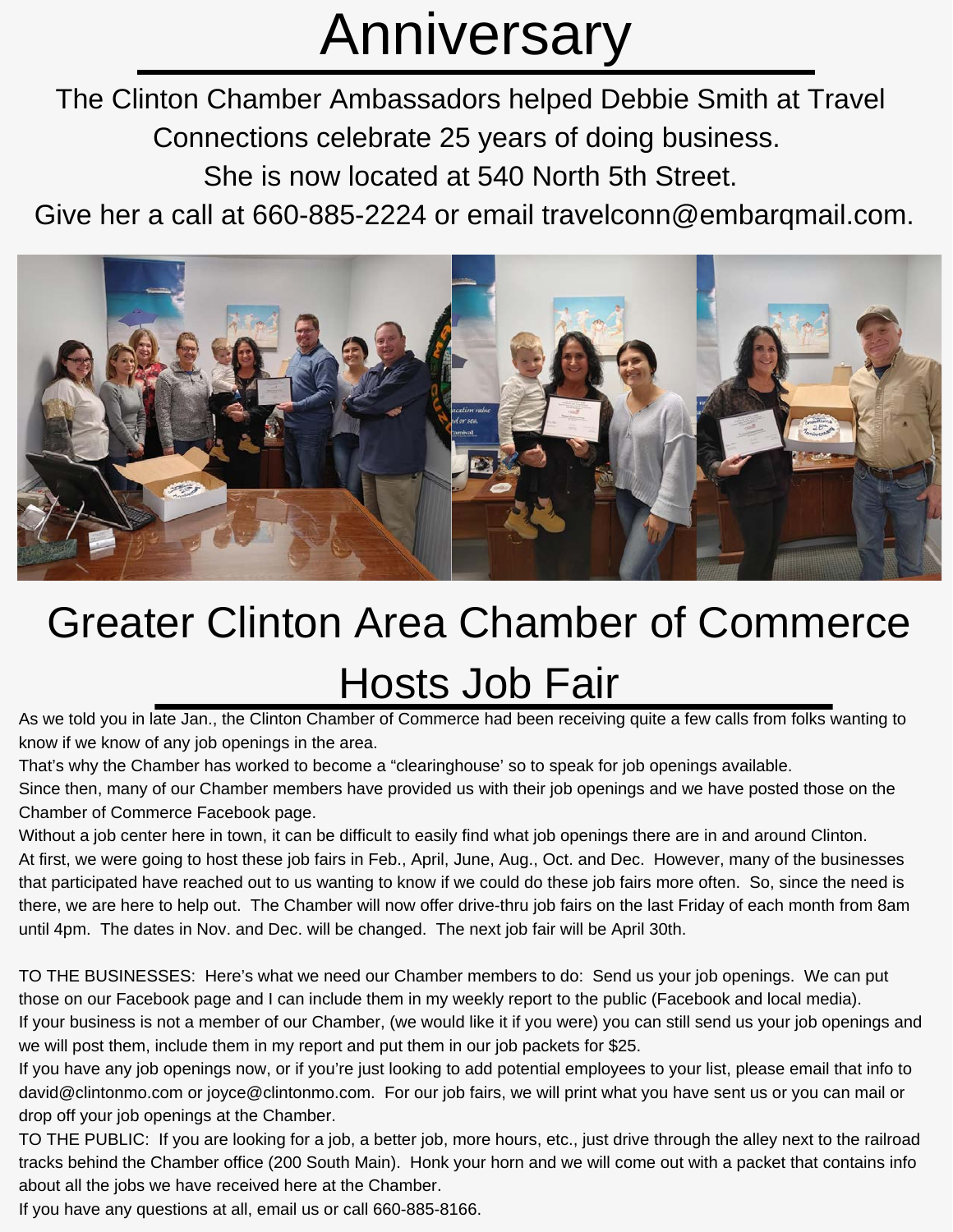# Olde Glory Days 2021

The Olde Glory Days committee continues to move forward with this year's celebration. Music, the parade, carnival, fireworks, office olympics, kids games, side shows, veteran's dinner, prize drawings and more will be taking place. The Clinton Chamber and our local media will give you more details as they become available. As of right now, fireworks on Thursday night, a full day of activities on Friday and Sat. and Gospelfest and the carnival will continue on Sunday.

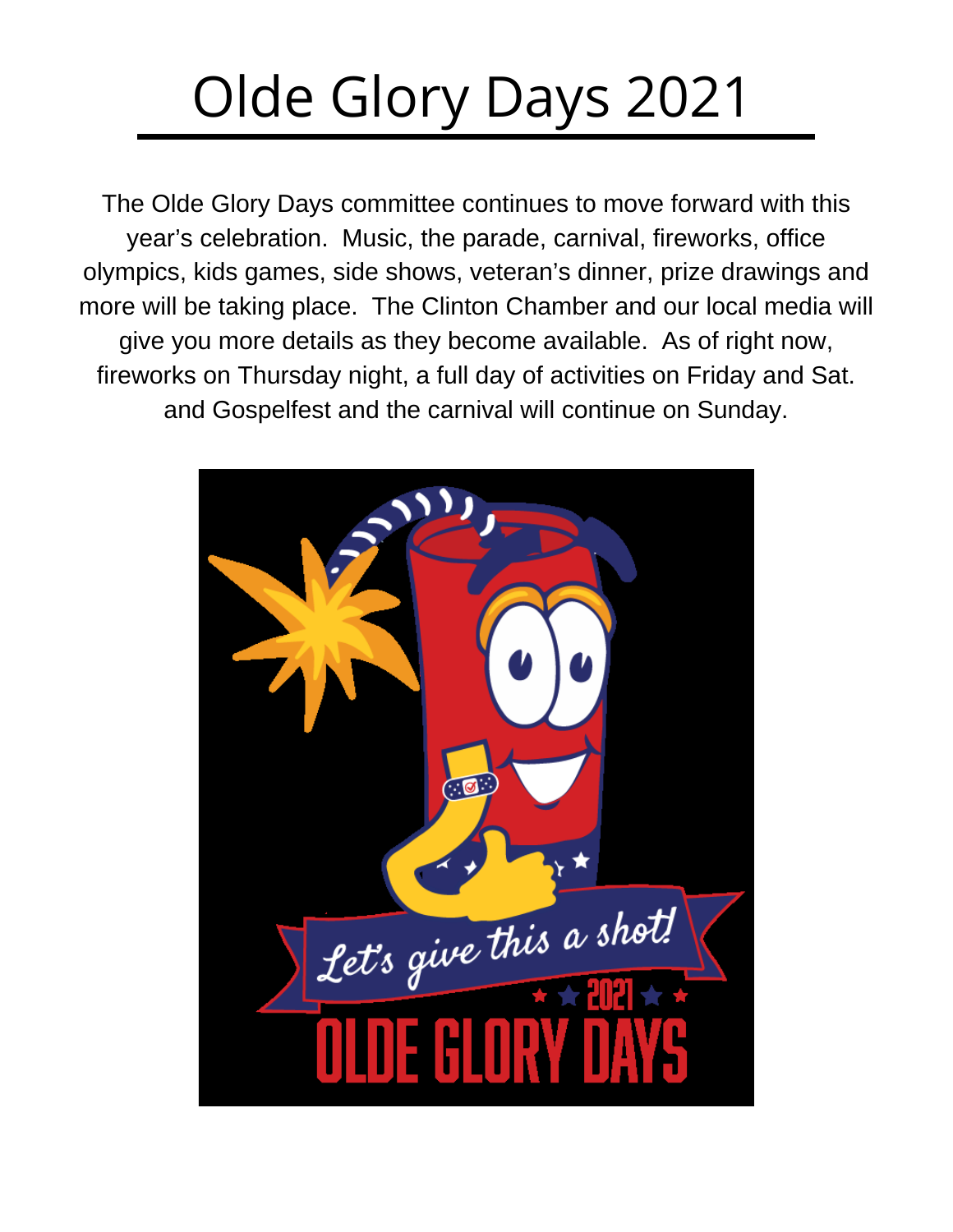# Henry County Health Center Host Candlelight Memorial

RELOCATION TO BENSON CENTER: Due to the weather the health center has decided to move the event to the Benson Center. We hope to see you all

### there!



### **At the Benson Center**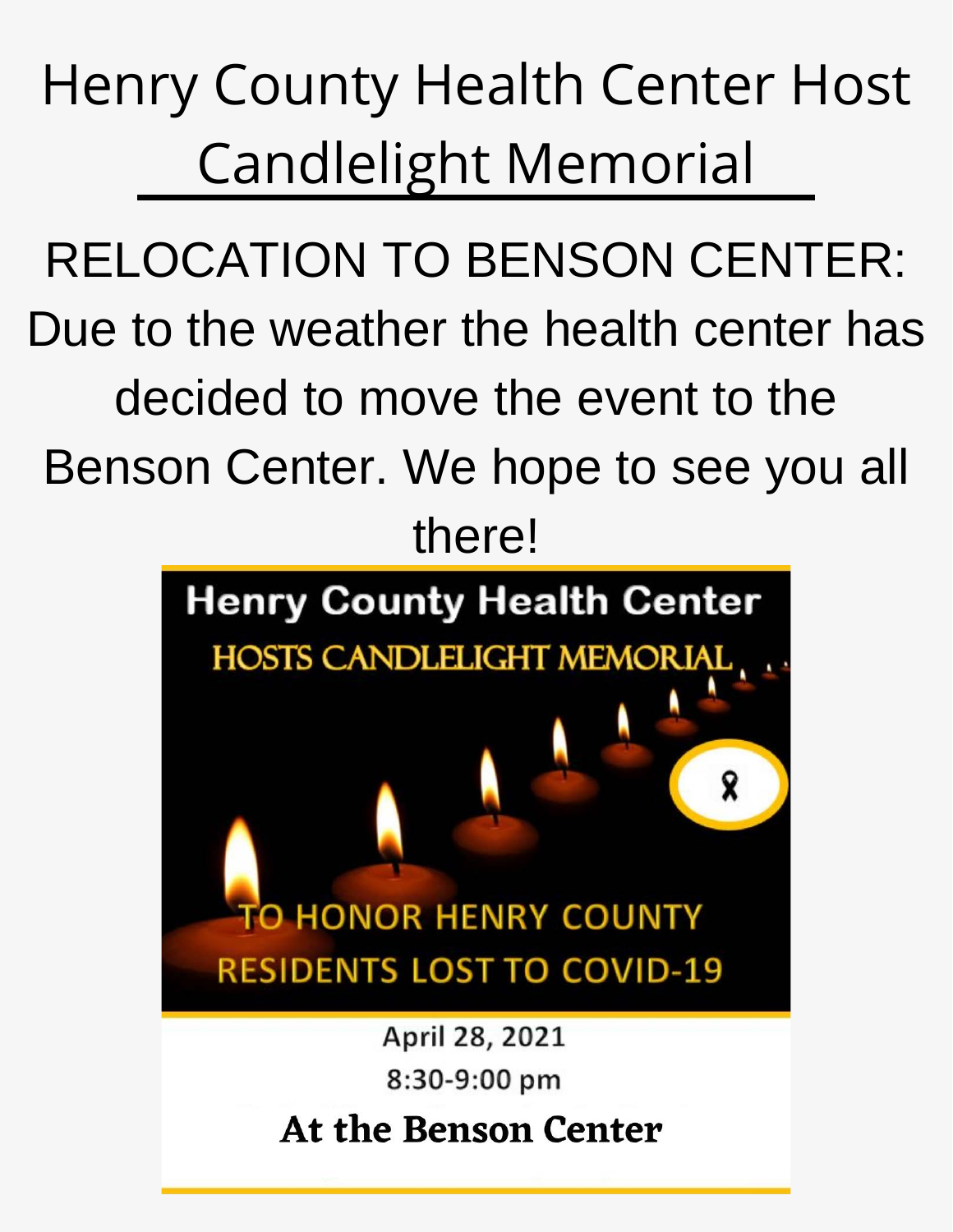# Chamber Business Information

Every year The Arbors at Glendale Gardens participates in fundraising which is part of the Big Purple Party on May 1<sup>st</sup>, 2021 which helps provide funds to the Henry County Memory<br>Fund. 10% of their annual proceeds are donated to Alzheimer's and dementia research. Due to COVID-19 we were unable to participate last year. This year we are very excited to be participating in the event which is themed "Memories Matter." Each of our residents will<br>have a poster dedicated to them which lists a memory they've told us they wish to never forget. We are raising funds to be given on behalf of our residents by selling awareness ribbons and bracelets. You can stop by the facility Monday-Friday between 9am-3pm and ask for Amanda, or you can correspond via mail and we can get your requested items to you via mail if that is more convenient for you. Thank you so much for your support. Our residents always enjoy doing things to help people and they are looking forward to being able to assist families of fellow communences that need assistance with Alzheimer's disease and other types of dementia. Sincerely. Amanda Anderson, LPN Director of Nursing The Arbors at Glendale Gardens

Dear Family and Friends.

April 21, 2021

#### **Help us support the Henry County Memory Fund!!!**



#### Purple Alzheimer's Awareness Ribbon \$1



#### Purple Alzheimer's Awareness Bracelet \$2

Stop by our facility located at 1300 S. Main Clinton. MO and ask for Amanda Anderson to make a donation, or call (660) 885-2272!



**BLUE MOON MAKE IT A** ONCE IN A BLUE MOON DERBY

### Clinton Eagles Aerie #3667 723 N. 3rd Clinton, MO 64735

The next event will be Kentucky Derby Day on Saturday, May  $1<sup>st</sup>$  beginning at 2pm. Come to the club dressed up in your Kentucky Derby finest. There will be prizes for those in the finest duds. You will also be able to bet on the horses. Also, if you want to try your hand at a new or different snack food, pull up Kentucky Derby treats on the internet, fix one of the recipes and bring it along on Derby Day. Mint Juleps will also be served as the specialty of the day!

**I** KENTUCKY DERBY JOIN US FOR A DERBY PART -LIVE WAGERING ON YOUR HORSE TO WIN--SPECIAL DERBY FOOD MENU--MINT JULEPS & \$2.00 BLUE MOON CANS-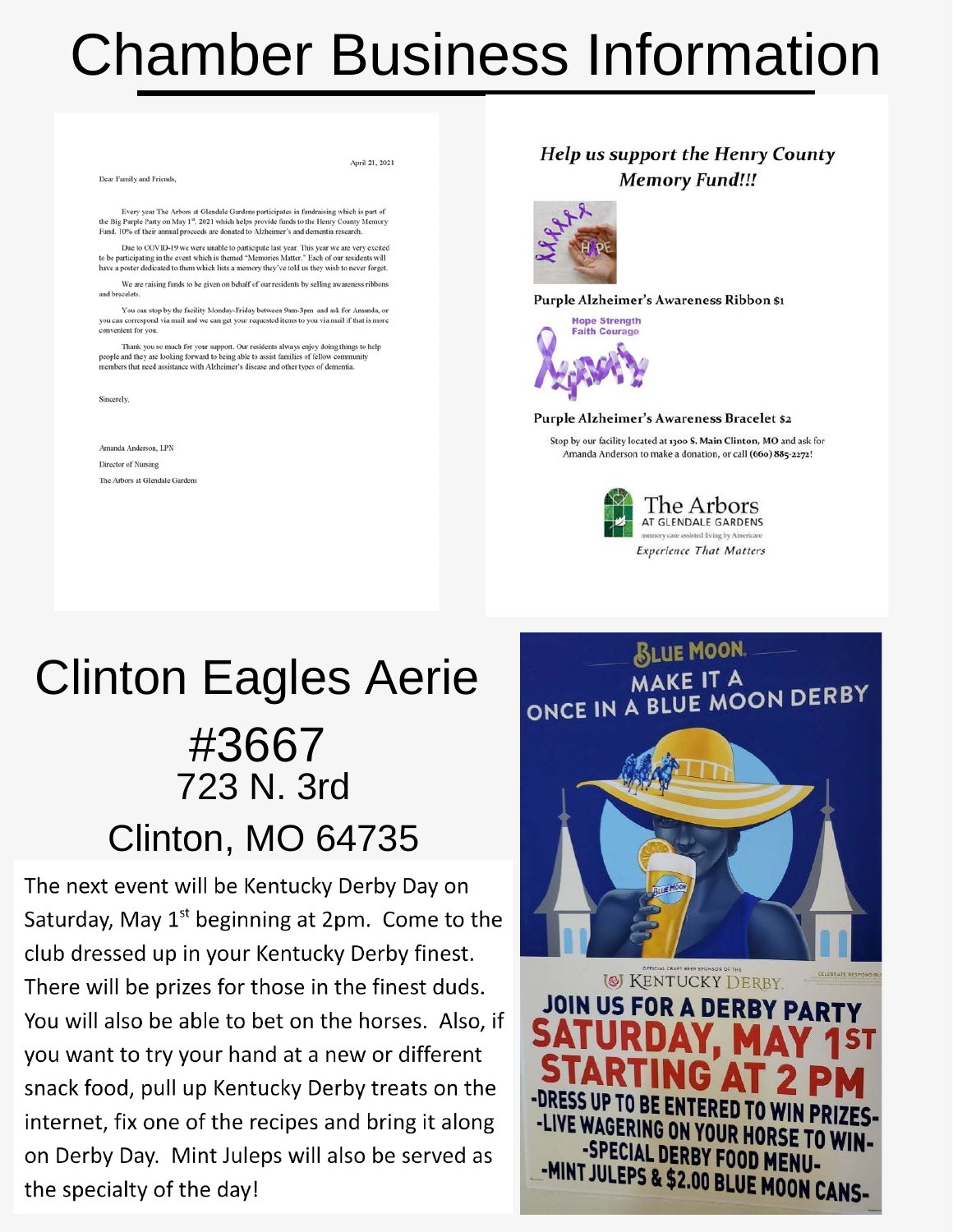# Chamber Business Information



# Crappie USA hosted Crappie Tournament

Friday, April 23rd David Lee attended Crappie USA Tournament at Bucksaw Marina. He was able to talk and have some fun with some of the anglers and also learn more about the tournaments.